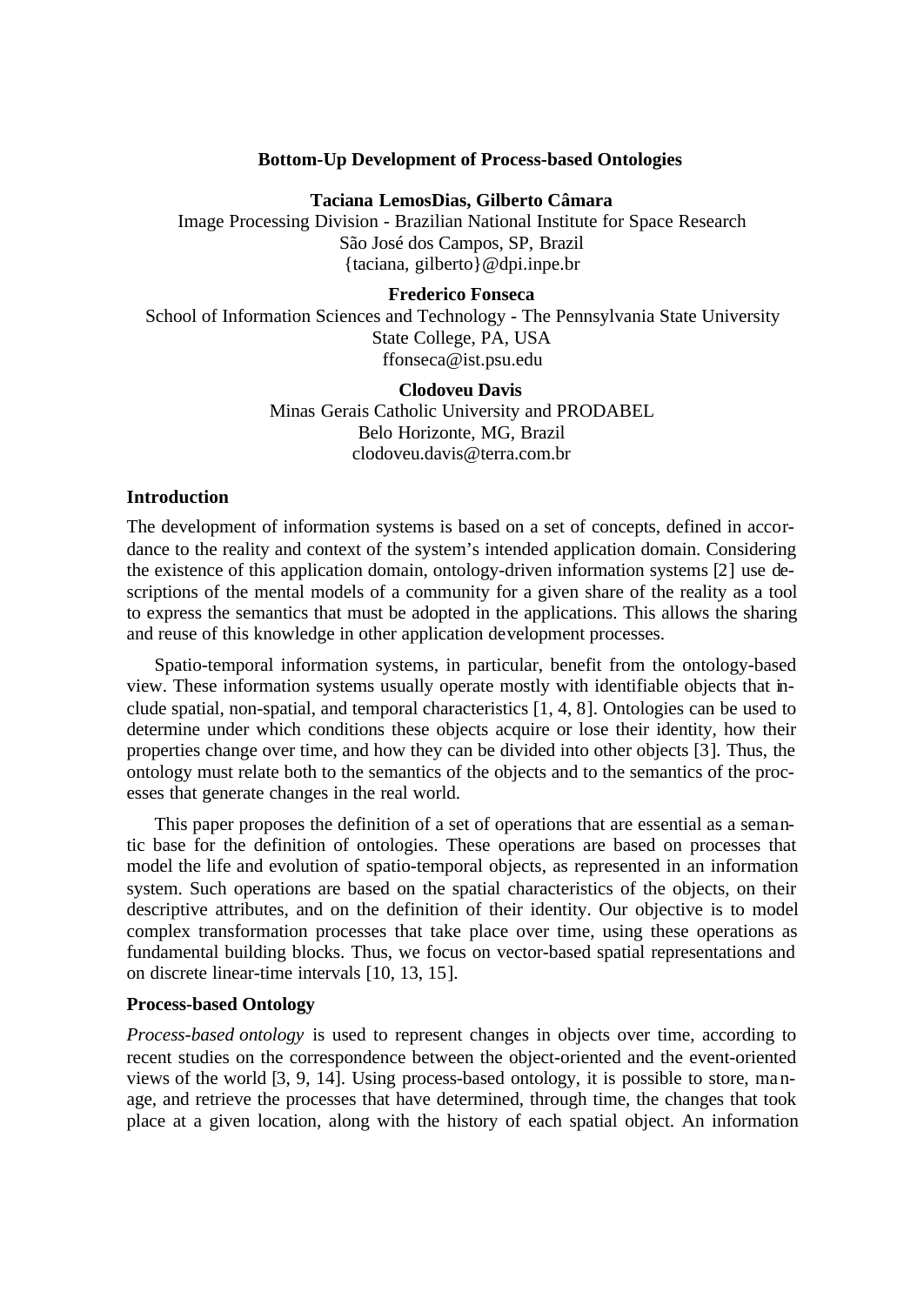system that is built observing this paradigm would be able to count on not the latest version of each relevant object, but on the process that led to the present situation.

A process-based ontology includes the semantics of the objects and processes. It allows the materialization of the history of objects using more than just a chain of object versions over time, since the processes by which changes take place are also stored. Processes describe, along with the objects involved, details on the constraints, conditions, and operations that set off object evolution. Processes can also change through time, therefore following process versions is also needed.

We propose the modeling of processes using a bottom-up strategy, in which processes are composed with *events*, which in turn are composed with *operations*. In this strategy, a process is a broader concept that considers all aspects of the change, including semantic details, such as constraints and rules that are specific to the desired representation of the universe of discourse. Processes are defined through the composition of *events*, each of which belongs to a predetermined set of possibilities. Events can be seen as steps from which processes are formed; therefore, their definition is semantically more general. Using events, steps in the development of a process can be specified in an adequate temporal order, so that changes in the state of objects can be recorded. In turn, *operations* are used to define events from an even simpler set of generic actions. These operations include generic identity-based changes [1, 5, 6, 7, 11, 12], modifications on the geometric shape, or on the contents of descriptive attributes. Moving from operations towards processes, semantic details must be added, thus making the definitions progressively more specific in terms of the information system (Figure 1).



**Figure 1 - Process-based ontology levels**

Even though objects evolve, within a given knowledge domain, according to process rules that are ontologically connected to their definition, these rules ultimately have an effect on elements of the objects' representation, such as their geometric shape, descriptive attributes, and identity. We argue that complex processes can be specified from a kernel of simple operations on those representational aspects. This can be achieved through a computational environment that enables specialists to arrange and combine operations into events and processes, adding rules wherever it is necessary, according to their view of the reality.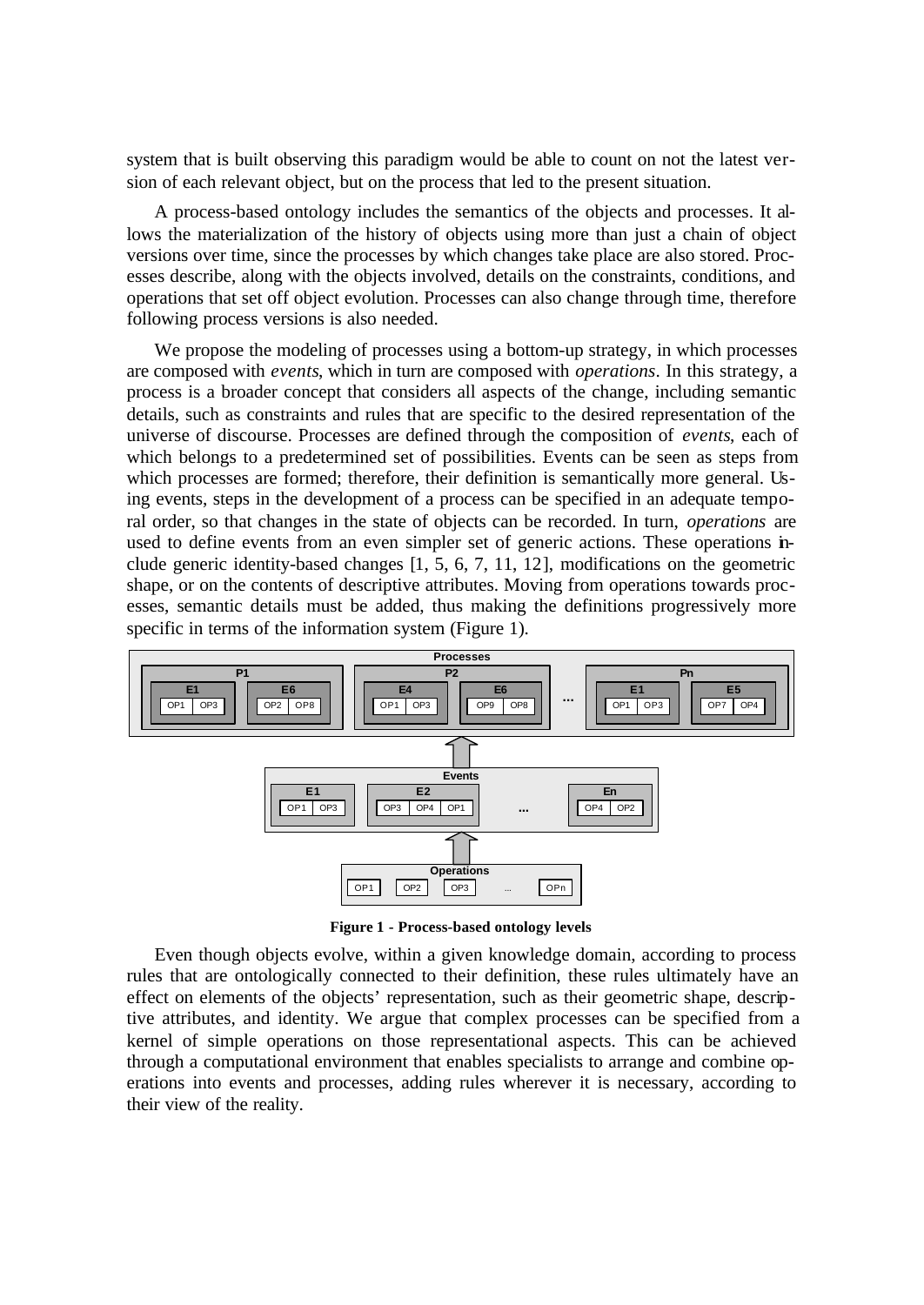An example of the bottom-up strategy is the process of opening a new street. The space to be used by this new street (Figure 2) runs through some previously existing parcels (such as A), thus requiring the reacquisition, by the local government, of parts of these parcels, and the merging of these parts to become part of the city's street network. Figure 2a shows the initial situation, in which the area required for the new street is defined. Next, the section of parcel A to be transformed is obtained by geometric intersection (Figure 2b). The remainder of A is then obtained through the division of the former area into two objects, one of which retains the identity of A, and another (A1) with the same characteristics of A (Figure 2c). Finally, A1 and all other parts of parcels that compose the area of the street are joined together and transformed into public property, thus evolving into a new object, S (Figure 2d). In this example, we would use at least four operations: IntersectGeom, DifferenceGeom, CreateObj, and DestroyObj. We would also need additional operations to deal with attributes. These operations would be used to define two events: DivideObj and EvolveObj. The process will then use DivideObj and EvolveObj, along with additional rules that are specific to the case of land parceling.



Notice that events, such as DivideObj and EvolveObj, can be developed using much more than simple geometric operations. Additional operations, by means of which a historic account of the transformation of each object can be maintained, can also be incorporated in the design of the events. With this, land parceling processes can be defined in a high level, using previously defined events, which encapsulate complex transformations and object history recording.

## **Conclusions and Future Work**

We observe that the representation of the life and evolution of geographic objects seems to be semantically richer when change-generating processes are used to describe their history. A process-based ontology can facilitate the development of information systems that are closer to reality, since they are based on process rules that derive from a preestablished set of events and operations. This approach also facilitates the adaptation of processes to various local contexts, not only by maintaining the semantic definition of a process, but implementing it according to a different set of events that are significant in a given context, such as local laws and standards.

This work is in progress. Its results will include an ontology that will be validated and verified through the modeling of evolution processes over a case study, to be developed over a cadastral information system. In that situation, land parceling processes, which are